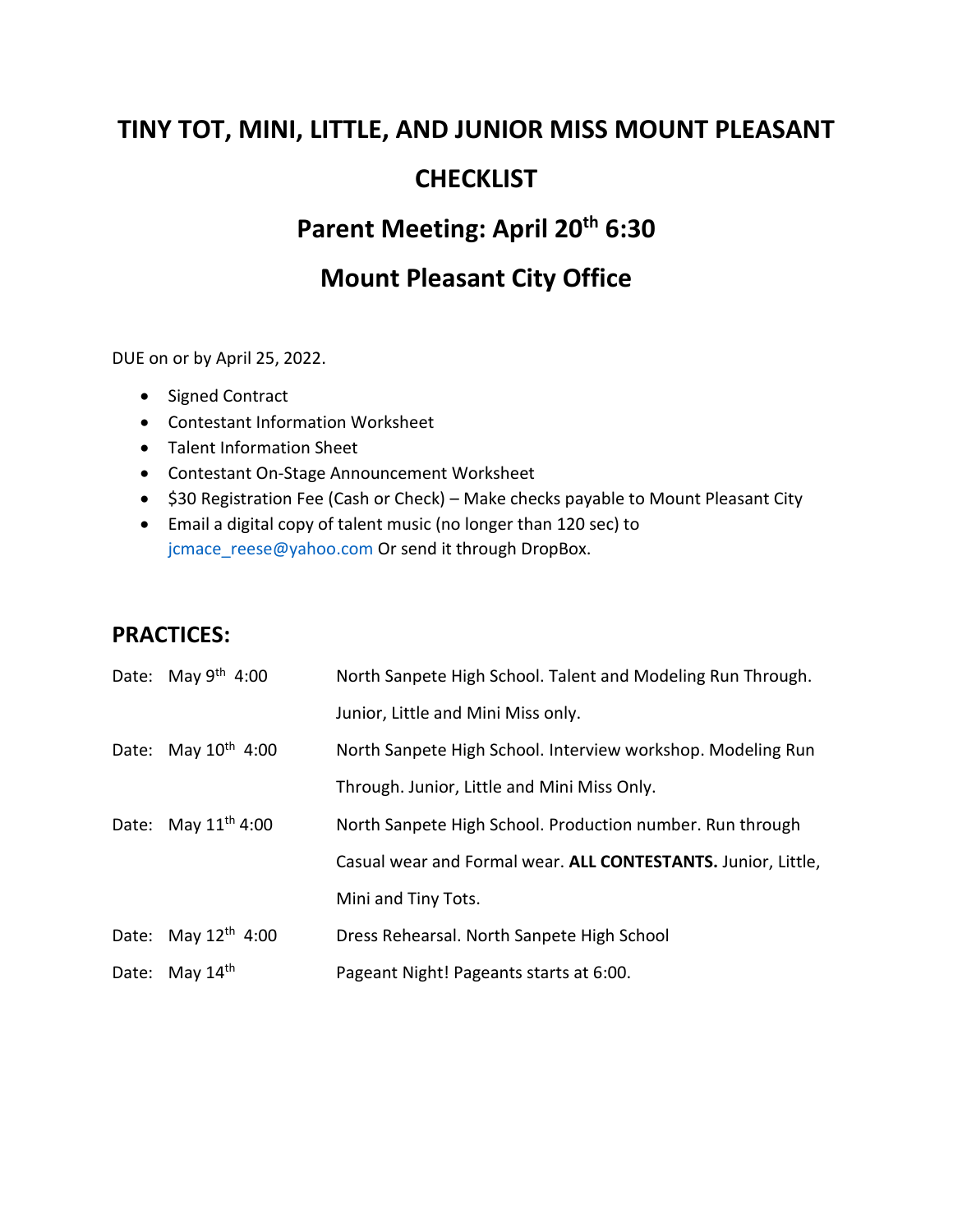## **TINY TOT/MINI/LITTLE/JUNIOR MISS MOUNT PLEASANT CONTRACT**

#### **REQUIREMENTS OF TITLE HOLDER:**

Tiny Tots: Ages 3 to 5.

Mini Miss Mount Pleasant contestants are grades 1<sup>ST</sup> to 3<sup>rd</sup>.

Little Miss Mount Pleasant contestants are grades 4<sup>th</sup> to 6<sup>th</sup>.

Junior Miss Mount Pleasant contestants are grades 7<sup>th</sup> to 9<sup>th</sup>.

Contestant must be a resident of Mount Pleasant and a citizen of the United States. She should be a good example to others around her and be of good character.

#### **ROLES AND RESPONSIBILITIES OF TITLE HOLDER:**

- Be kind and friendly to everyone she meets.
- Wear Sash and Crown to appearances.
- Attend all Mount Pleasant events. This is to include but not limited to; Mount Pleasant parade, Park events on the 4<sup>th</sup> of July, Lighting on Main Street, etc.
- No tolerance for negative or unkind comments about other contestants and or parents, directors, stage help etc. We want to create a kind and loving environment for all involved.
- Title holders are the little sisters to Miss Mount Pleasant Royalty.
- Once a contestant has won the title of Mini, Little or Junior Miss Sanpete County, she is ineligible to compete in that particular age group again.
- Parents, legal guardian and family; Exercise self-sufficiency, share ideas or events that the girls should be attending. Be willing to step in and help the organization and girls have a successful and enjoyable year.
- Be creative and flexible; work with other title holders to match outfits and provide a positive environment for everyone.

#### **BY SIGNING THIS CONTRACT, YOU ARE AGREEING TO ALL OF THE ABOVE TERMS AND CONDITIONS.**

 $\textsf{Contextant Name:}\footnotesize$ 

\_\_\_\_\_\_\_\_\_\_\_\_\_\_\_\_\_\_\_\_\_\_\_\_\_\_\_\_\_\_\_\_\_\_\_\_\_\_\_\_\_\_\_\_\_\_\_\_\_\_\_\_\_\_\_\_\_\_\_\_\_\_\_\_\_\_\_\_\_\_\_\_

Parent or Guardian Signature **Date of Contract Contract Contract Contract Contract Contract Contract Contract Contract Contract Contract Contract Contract Contract Contract Contract Contract Contract Contract Contract Cont**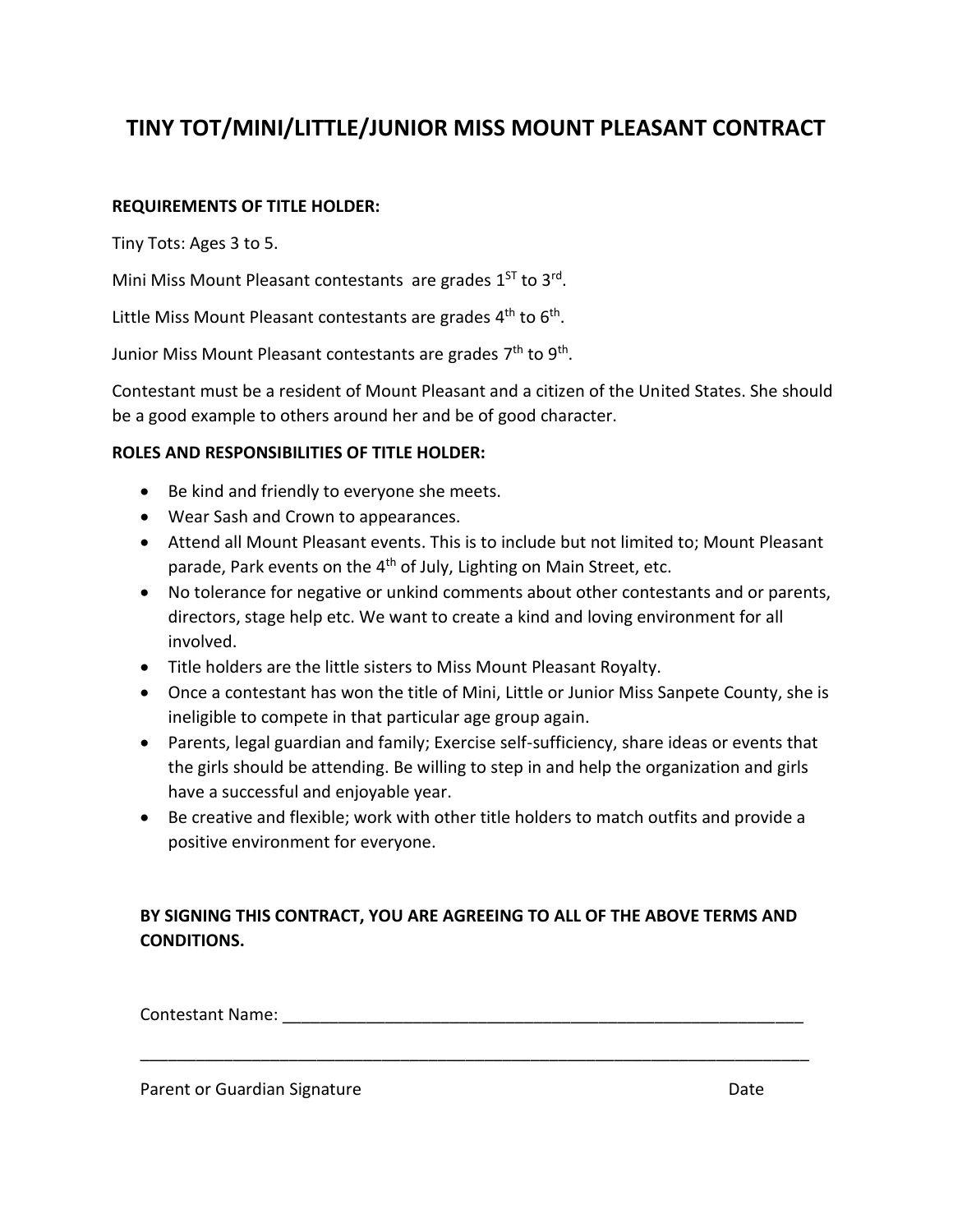### **CONTESTANT INFORMATION**

| Medical Considerations (allergies, medication, concerns): |  |  |  |  |
|-----------------------------------------------------------|--|--|--|--|
|                                                           |  |  |  |  |
|                                                           |  |  |  |  |
|                                                           |  |  |  |  |
|                                                           |  |  |  |  |
|                                                           |  |  |  |  |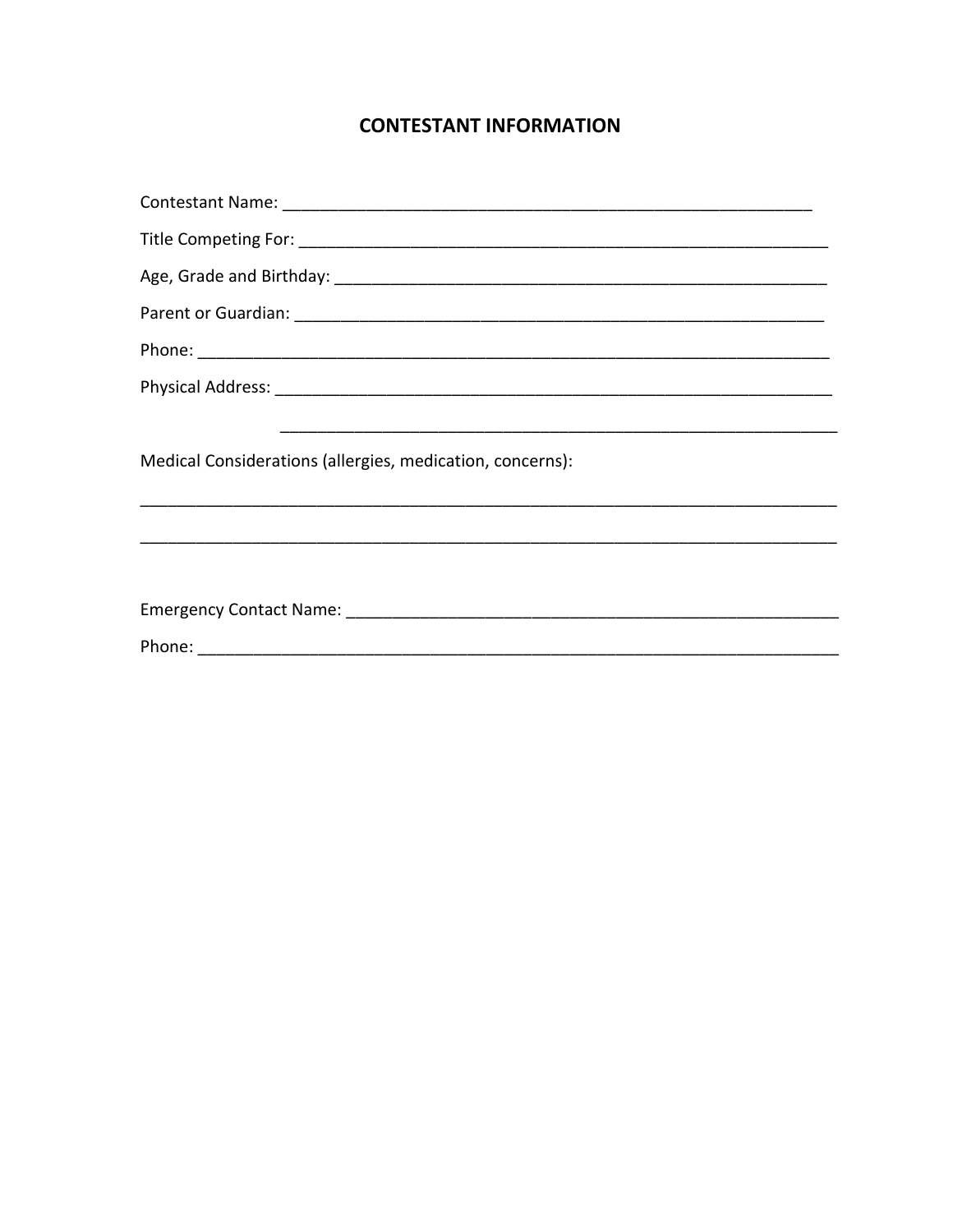#### **TALENT INFORMATION FORM**

| Complete description of talent. Be specific: |                                                                                                                                                                                                                                                                                                                                                                                                                                    |  |  |  |
|----------------------------------------------|------------------------------------------------------------------------------------------------------------------------------------------------------------------------------------------------------------------------------------------------------------------------------------------------------------------------------------------------------------------------------------------------------------------------------------|--|--|--|
|                                              |                                                                                                                                                                                                                                                                                                                                                                                                                                    |  |  |  |
|                                              |                                                                                                                                                                                                                                                                                                                                                                                                                                    |  |  |  |
|                                              |                                                                                                                                                                                                                                                                                                                                                                                                                                    |  |  |  |
|                                              |                                                                                                                                                                                                                                                                                                                                                                                                                                    |  |  |  |
|                                              |                                                                                                                                                                                                                                                                                                                                                                                                                                    |  |  |  |
| Talent can be NO MORE THAN 120 SECONDS.      |                                                                                                                                                                                                                                                                                                                                                                                                                                    |  |  |  |
|                                              |                                                                                                                                                                                                                                                                                                                                                                                                                                    |  |  |  |
|                                              |                                                                                                                                                                                                                                                                                                                                                                                                                                    |  |  |  |
|                                              |                                                                                                                                                                                                                                                                                                                                                                                                                                    |  |  |  |
|                                              |                                                                                                                                                                                                                                                                                                                                                                                                                                    |  |  |  |
|                                              |                                                                                                                                                                                                                                                                                                                                                                                                                                    |  |  |  |
| Accompaniment for Talent: (Check One)        | None: $\frac{1}{\sqrt{1-\frac{1}{2}}\cdot\sqrt{1-\frac{1}{2}}\cdot\sqrt{1-\frac{1}{2}}\cdot\sqrt{1-\frac{1}{2}}\cdot\sqrt{1-\frac{1}{2}}\cdot\sqrt{1-\frac{1}{2}}\cdot\sqrt{1-\frac{1}{2}}\cdot\sqrt{1-\frac{1}{2}}\cdot\sqrt{1-\frac{1}{2}}\cdot\sqrt{1-\frac{1}{2}}\cdot\sqrt{1-\frac{1}{2}}\cdot\sqrt{1-\frac{1}{2}}\cdot\sqrt{1-\frac{1}{2}}\cdot\sqrt{1-\frac{1}{2}}\cdot\sqrt{1-\frac{1}{2}}\cdot\sqrt{1-\frac{1}{2}}\cdot\$ |  |  |  |
|                                              | Digital Music Accompaniment: __________                                                                                                                                                                                                                                                                                                                                                                                            |  |  |  |
|                                              |                                                                                                                                                                                                                                                                                                                                                                                                                                    |  |  |  |

Please send all music to jcmace\_reese@yahoo.com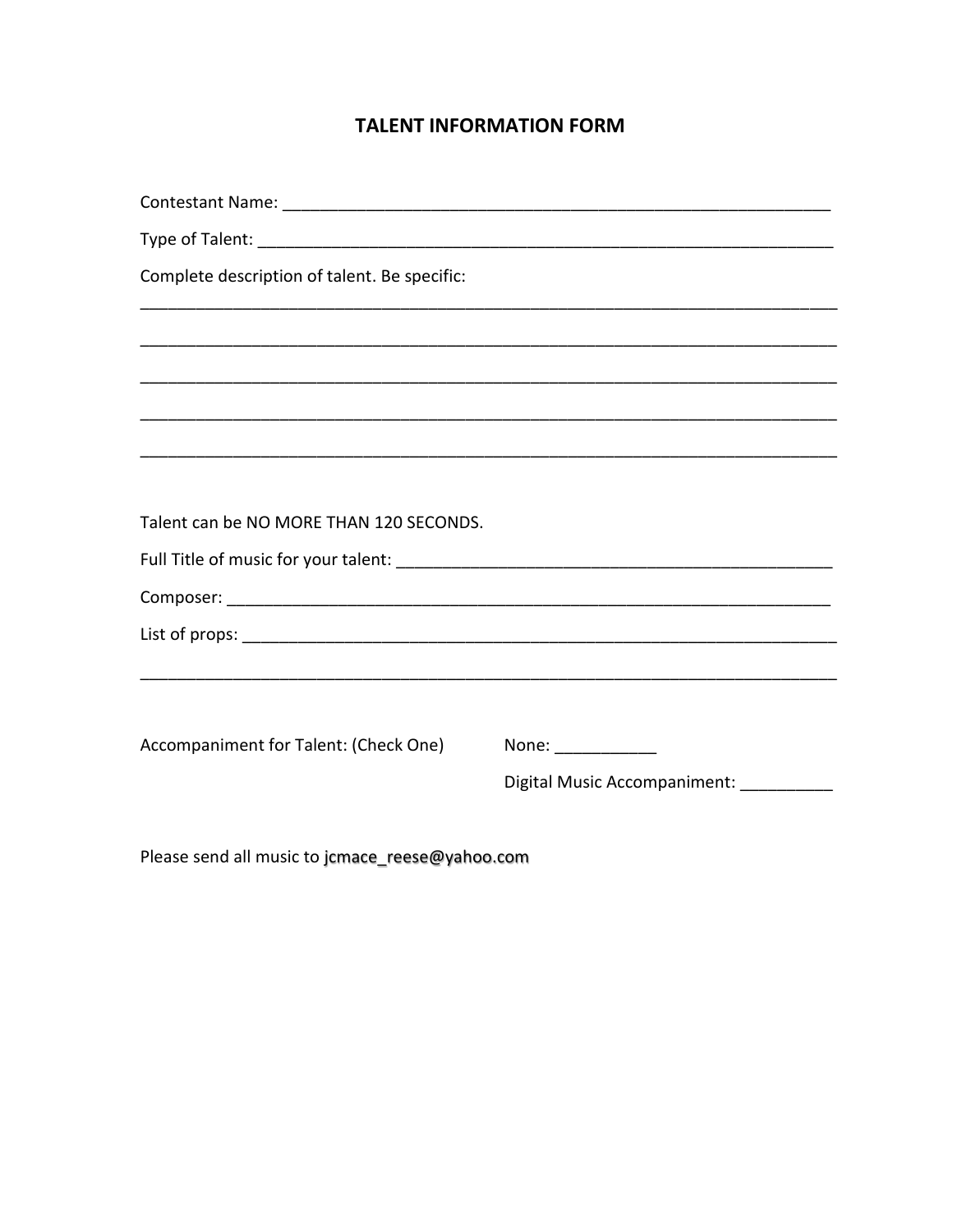## **TALENT COMPETITION GUIDELINES**

Time Limit – 120 seconds. Nothing longer will be accepted. This will be strictly enforced. The judges will be informed immediately if a contestant runs over the allotted time and instructed to adjust scores accordingly. There will be absolutely no exceptions to this ruling. If your talent presentation CD exceeds this time limit, it will be returned to you immediately and a new one must be cut.

Accompanying oneself with a pre-recorded tape – A contestant may pre-record herself as a back-up vocalist or instrumental accompanist and use it to accompany her live talent performance. However, it cannot be announced to the judges that the accompaniment CD contains any performance by the contestant. She will be judged solely on what she is doing live, no exceptions will be made to this. A talent cannot be performed electronically.

Double Talents – If contestant wishes to perform a double talent, i.e. singing and dancing, or singing and piano playing, she must do both live on stage. She will only receive points for what is done live. For example, if a contestant danced to a pre-recorded CD of herself singing, she would only be judges on her dancing. If she sang and performed a dance segment with it, she would be judged on both singing and dancing.

Talents involving original work or material – Any contestant who plans to present a talent act that involves prior original work on her part, i.e., own painting, dress making, music arrangement, song writing, dramatic reading, etc., must send notarized authentication that she created that work if she wishes to receive credit for the same. This responsibility rests with the candidate.

There can be no duplication of music for talent competition among the contestants. This will b e determined on a first-come, first-served basis. The first contestant to register her talent and music with the Director.

Use and restriction of props – Be advised.

- No mood setters or background enhancers.
- No props that imitate those used in a Broadway or screen version of your music.
- No props that require excessively large stage areas and complicated set-up.
- No live animals.
- No props involving safety hazards, such as fire batons, sword and/or knife twirling, bow and arrow skills.

If doubt exists as to whether a prop meets the proper standards, please don't hesitate to call the director.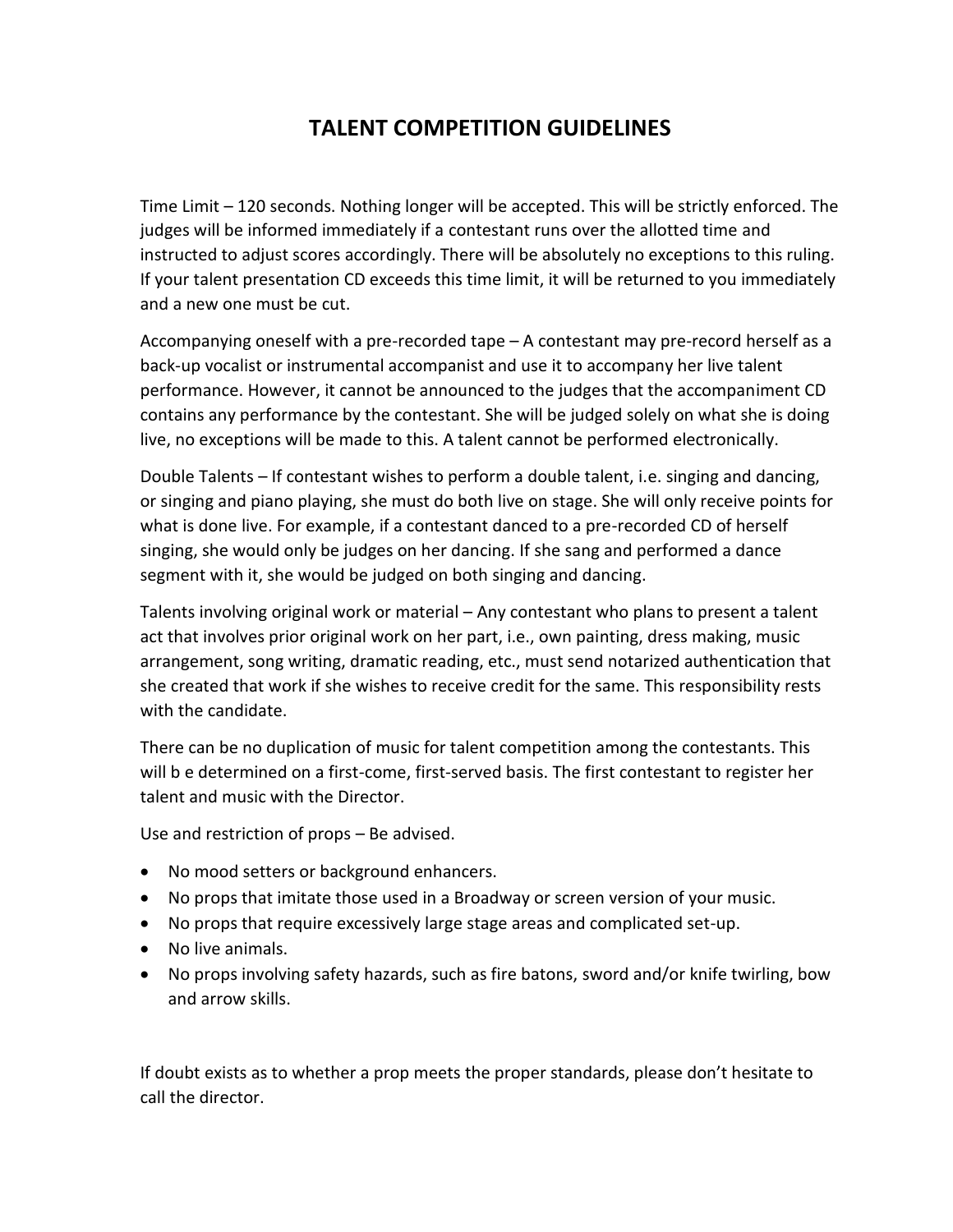**Outfit Of Choice:** At 3<sup>rd</sup> stopping point by the microphone, contestant will introduce themselves. Include name/age, description of her outfit, why she chose to wear it, or what it says about her. This should be memorized: three to five sentences.

**Talent:** Please write a short introduction that the host will read for your talent presentation during the preliminary competition nights.

*For example: "Lexi has been dancing for 7 years under the direction of On Pointe dance company. Tonight, she will be performing a jazz routine to, "All That Jazz" from the musical Chicago.* 



\_\_\_\_\_\_\_\_\_\_\_\_\_\_\_\_\_\_\_\_\_\_\_\_\_\_\_\_\_\_\_\_\_\_\_\_\_\_\_\_\_\_\_\_\_\_\_\_\_\_\_\_\_\_\_\_\_\_\_\_\_\_\_\_\_\_\_\_\_\_\_\_\_\_\_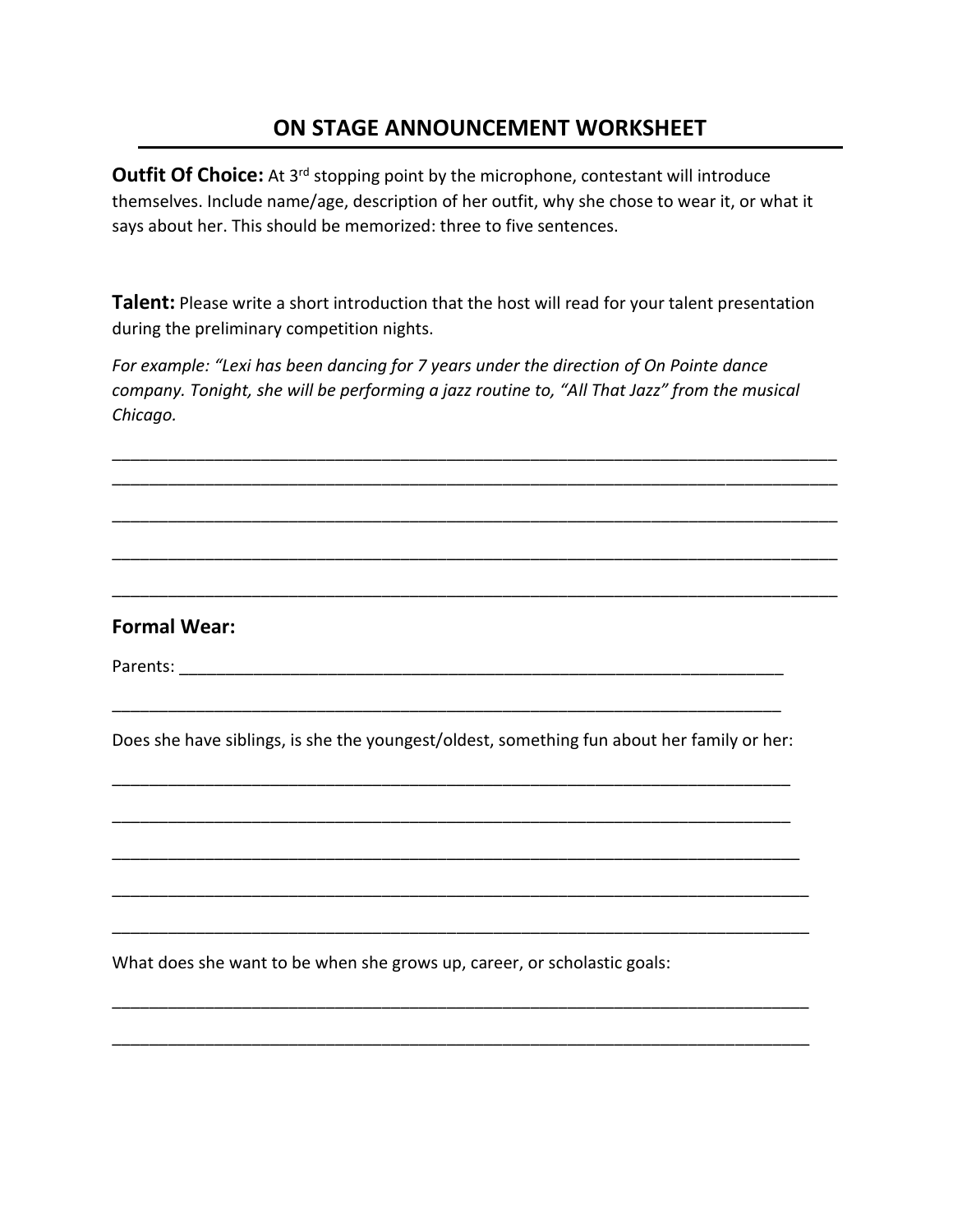## **LITTLE & JUNIOR PHASES OF COMPETITION**

**INTERVIEW** is worth 20% of the total score and takes place with the contestant and judges in a private room before the pageant. This is a first impression for the judges and will last 5 minutes.

- Each contestant needs to wear an appropriate outfit for interview. This can be a dress they would wear to church, pants, or pantsuit. Hair and makeup should be appropriate for daytime, not stage hair & makeup.
- Overall communication skills, personality, intelligence, emotional control/poise, overall first impression, attractive, age-appropriate style/wardrobe will be considered.

**OUTFIT OF CHOICE** is worth 15% of the total score and is the first phase of competition on the stage. Contestants will be able to introduce themselves on stage. (INTRODUCTION will be considered for 5% of the score.) This shows each girl's personality and helps the judges get to know each contestant.

- Each contestant needs to wear an outfit that says something about them; favorite hobby, activity they enjoy doing with parents, what they want to be when they grow up, or just something fun they picked out.
- Props are welcome, but not required, must be hand held, and are not dangerous.
- Recommended poses complement overall look.
- Introduction should include name and age, what their outfit says about them or why they chose it. Recommended three to five sentences.

**TALENT** is worth 35% of the total score. The winners will have several performance opportunities at future pageants and community events.

- Talent can be no longer than 120 seconds.
- Individualized costume or props are encouraged.
- A digital copy of music is to be emailed on or before April 25<sup>,</sup> 2022 to jcmace reese@yahoo.com

**FORMAL WEAR** is worth 20% of the total score. The judges will be looking for confidence and poise as they present their modeling pattern.

• Each contestant should wear a dress that represents them. Can be a Sunday best dress or gown.

**ON STAGE INTERVIEW** is worth 10% of overall score and occurs on the stage during Formal Wear. The winner has opportunities to talk on stage about her experience throughout the year.

- Each contestant will answer 1 question pulled from a bowl
- Former Royalty will pass microphone to contestant.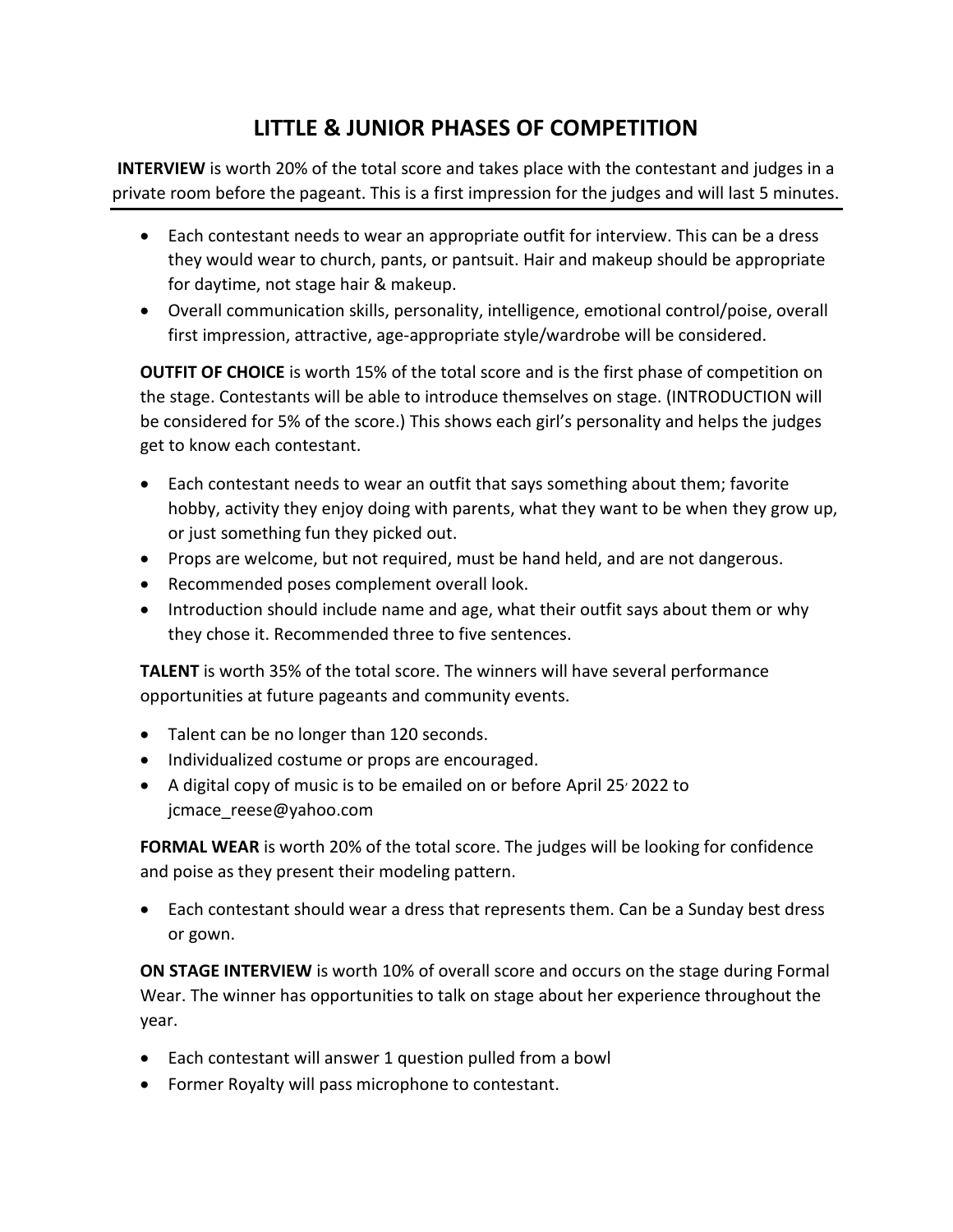# **MINI PHASES OF COMPETITION**

**OUTFIT OF CHOICE** is worth 20% of the total score and is the first phase of competition on the stage. Contestants will be able to introduce themselves on stage. (INTRODUCTION will be considered for 5% of the score) This shows each girl's personality and helps the judges get to know each contestant.

- Each contestant needs to wear an outfit that says something about them; favorite hobby, activity they enjoy doing with parents, what they want to be when they grow up, or just something fun they picked out.
- Props are welcome, but not required, must be hand held, and are not dangerous.
- Recommended poses complement overall look.
- Introduction should include name and age, what their outfit says about them or why they chose it. Recommended three to five sentences.

**TALENT** is worth 40% of the total score. The winners will have several performance opportunities at future pageants and community events.

- Talent can be no longer than 120 seconds.
- Individualized costume or props are encouraged.
- A digital copy of music is to be emailed on or before April 25, 2022 to [jcmace\\_reese@yahoo.com](mailto:jcmace_reese@yahoo.com)

**FORMAL WEAR** is worth 25% of the total score. The judges will be looking for confidence and poise as they present their modeling pattern.

• Each contestant should wear a dress that represents them. Can be a Sunday best dress or gown.

**ON STAGE INTERVIEW** is worth 15% of overall score and occurs on the stage during Formal Wear. The winner has opportunities to talk on stage about her experience throughout the year.

- Each contestant will answer 1 question pulled form a bowl
- Former Royalty will pass microphone to contestant.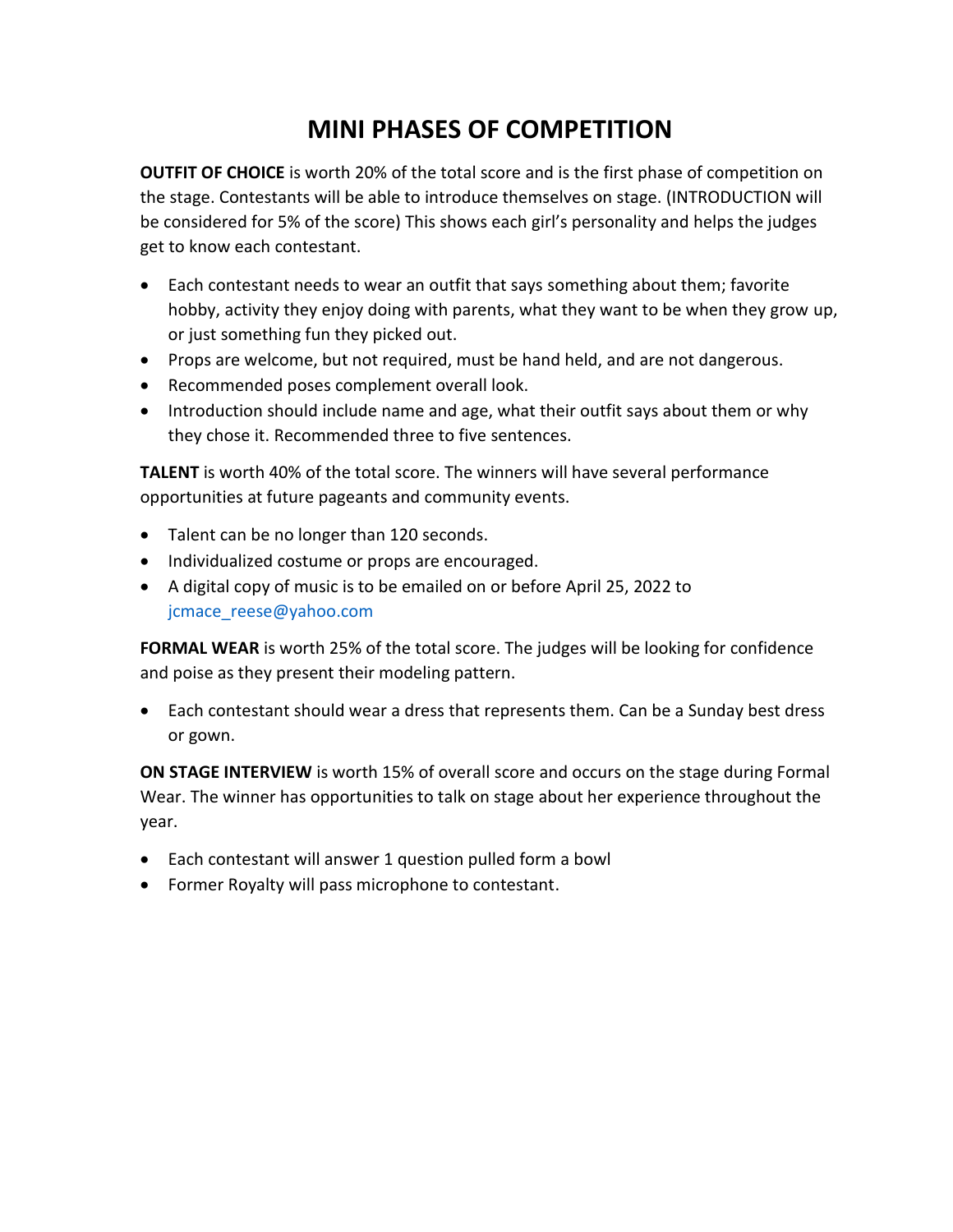## **TINY TOTS PHASES OF COMEPTITION**

**OUTFIT OF CHOICE:** This shows the contestants personality and lets the audience get to know them. No score will be given to Tiny Tots.

- Each contestant needs to wear an outfit that says something about them; favorite hobby, activity they enjoy doing with parents, what they want to be when they grow up, or just something fun they picked out.
- Props are welcome, but not required, must be hand held, and are not dangerous.
- Recommended poses complement overall look.

**FORMAL WEAR:** This will show the contestants poise and confidence and lets the audience get to know them. No score will be given to Tiny Tots.

• Each contestant should wear a dress that represents them. Can be a Sunday best dress or gown.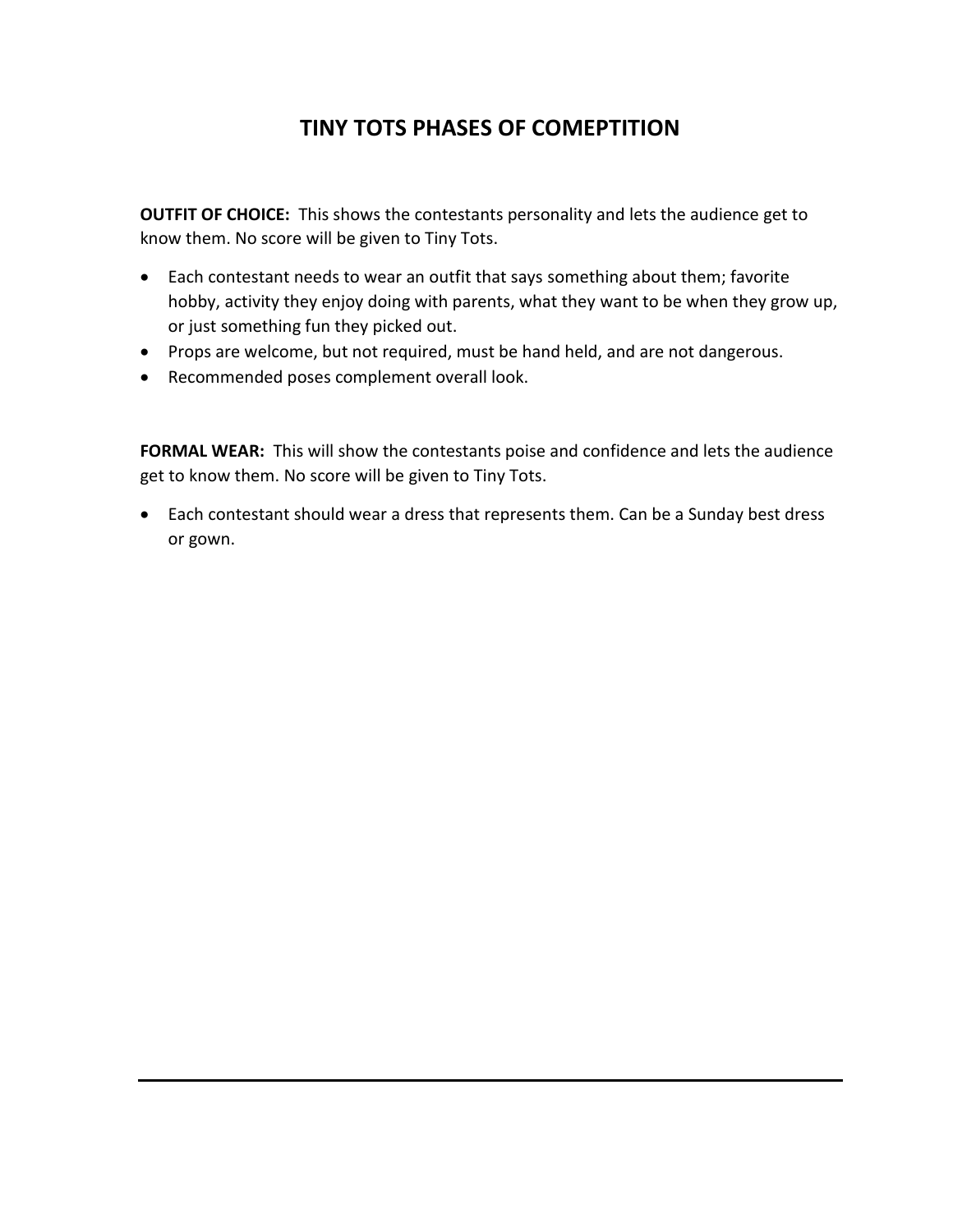#### **PHASES OF COMPETITION INTRODUCTION**

Outfit of Choice and Formal Wear include a modeling pattern. If you are staring at the stage from the audience perspective each contestant will enter from the left side and exit the left side.

- Outfit of Choice contestants will go to point 1 and stop to pose, then proceed to point 2 and pose, then point 3 to pose (This is where the standing microphone will be for Outfit of Choice) Then proceed to point 1 for the final time and exit.
- Formal Wear contestants will go to point 1 and stop to pose, then proceed to point 2 and pose, then point 3 to pose (This is where contestants will select questions to be asked from a bowl) WILL NOT RETURN TO POINT 1 TO POSE AGAIN. You will circle to the left and exit the stage.



Awards will be presented at the end of the pageant once the scores are calculated. Contestants will remain in Formal Wear and be called on stage by agge group for crowing. Please have the winners remain on stage for pictures.

\*\*\*Remember that this is supposed to be a fun experience for each girl and that this is their day to feel like a princess. Let us have good sportsmanship.